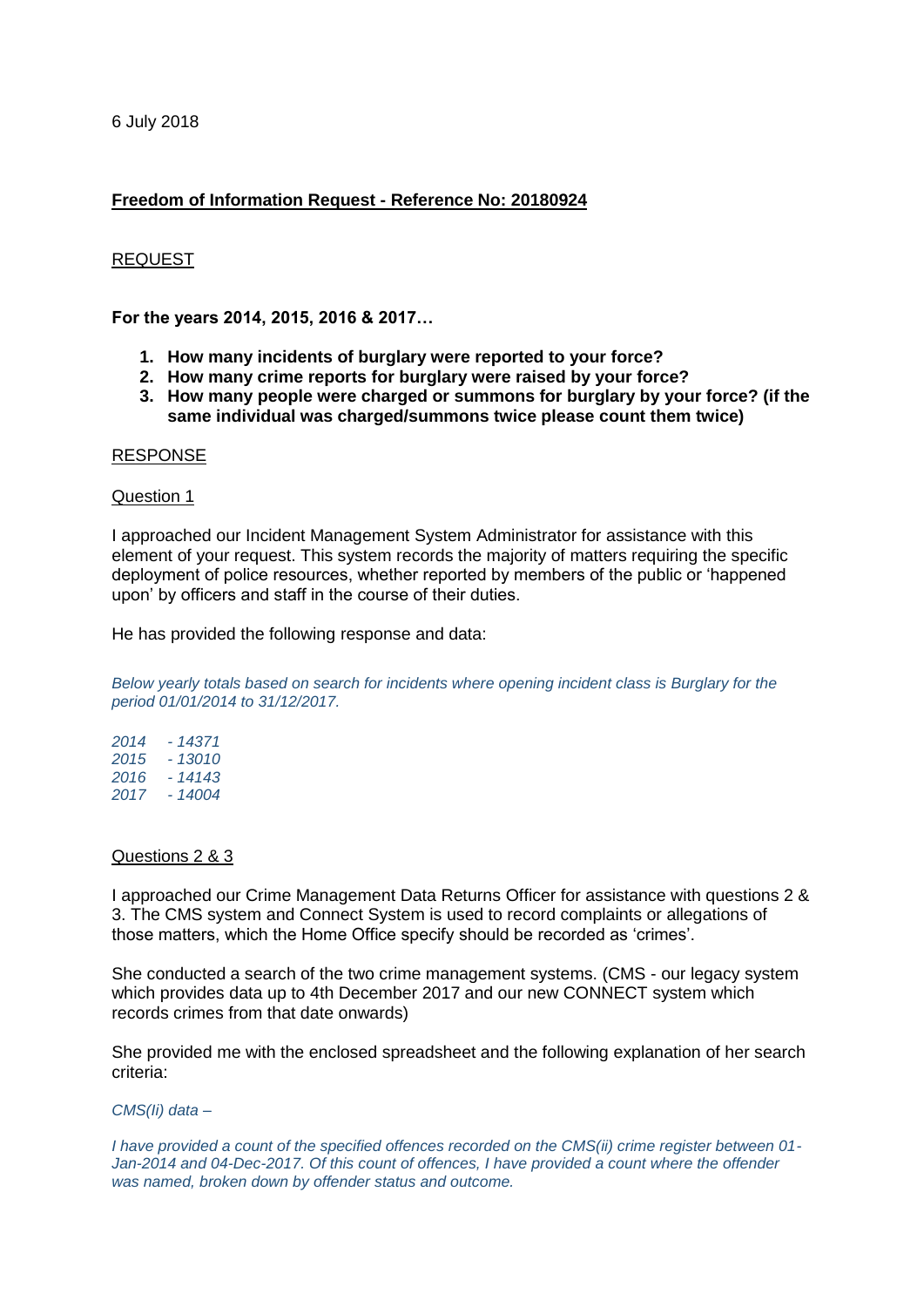#### *CONNECT data –*

*I have provided a count of the specified offences recorded for CONNECT crime between 05-Dec-2017 and 31-Dec-2017. Of this count, I have provided a count of the offence outcome.*

*For both data sets, I have provided all outcomes but have highlighted the charge and summons data, should you only wish to use these as specifically requested.*

*The Home Office changed the approach to reviewing outcomes of crimes implemented in South Yorkshire in July 2014, and now a broader framework is now in place. A crime which would have previously been closed as 'undetected' is now given a specific outcome based on the specific circumstances of that crime. However, as requested we have only provided specific outcomes based on the requesters requirements.*

*In addition, the outcomes CHARGED, SUMMONS and CAUTIONS changed in 2017 and we now specifically record for what offence, the offender was charged i.e. CHARGED is now recorded as either CHARGED WITH OFFENCE RECORDED Or CHARGED WITH AN ALTERNATIVE OFFENCE, therefore the outcomes are applicable depending on the year recorded the offence was recorded.*

*We have had to take a slightly different approach to extracting the data from CONNECT as the data is not recorded in the same format as the legacy system CMS(ii). SYP have changed their central crime management system in December 2017. Therefore data from the new system cannot be used as a direct comparison due to the different ways in which crimes are recorded. However, the data has been given to comply with original request and displayed here to show an outline trend.*

## Please also note the following

*Commencing April 2017, the Home Office introduced a change to how offences of Burglary are recorded. The below tables show the home office offence classes prior to and post the amendment -*

*29 AGGRAVATED BURGLARY IN A DWELLING 28A BURGLARY IN A DWELLING 28B ATTEMPTED BURGLARY IN A DWELLING 28C DISTRACTION BURGLARY IN A DWELLING 28D ATTEMPTED DISTRACTION BURGLARY IN A DWELLING*

*Offences classes prior April 2017 –*

## *Offences classes post April 2017 –*

| 28E | <b>BURGLARY- RESIDENTIAL</b>            |
|-----|-----------------------------------------|
| 28F | <b>ATTEMPTED BURGLARY RESIDENTIAL</b>   |
| 28G | <b>DISTRACTION BURGLARY RESIDENTIAL</b> |
|     | <b>ATTEMPTED DISTRACTION BURGLARY</b>   |
| 28H | <b>RESIDENTIAL</b>                      |
| 29A | AGGRAVATED BURGLARY RESIDENTIAL         |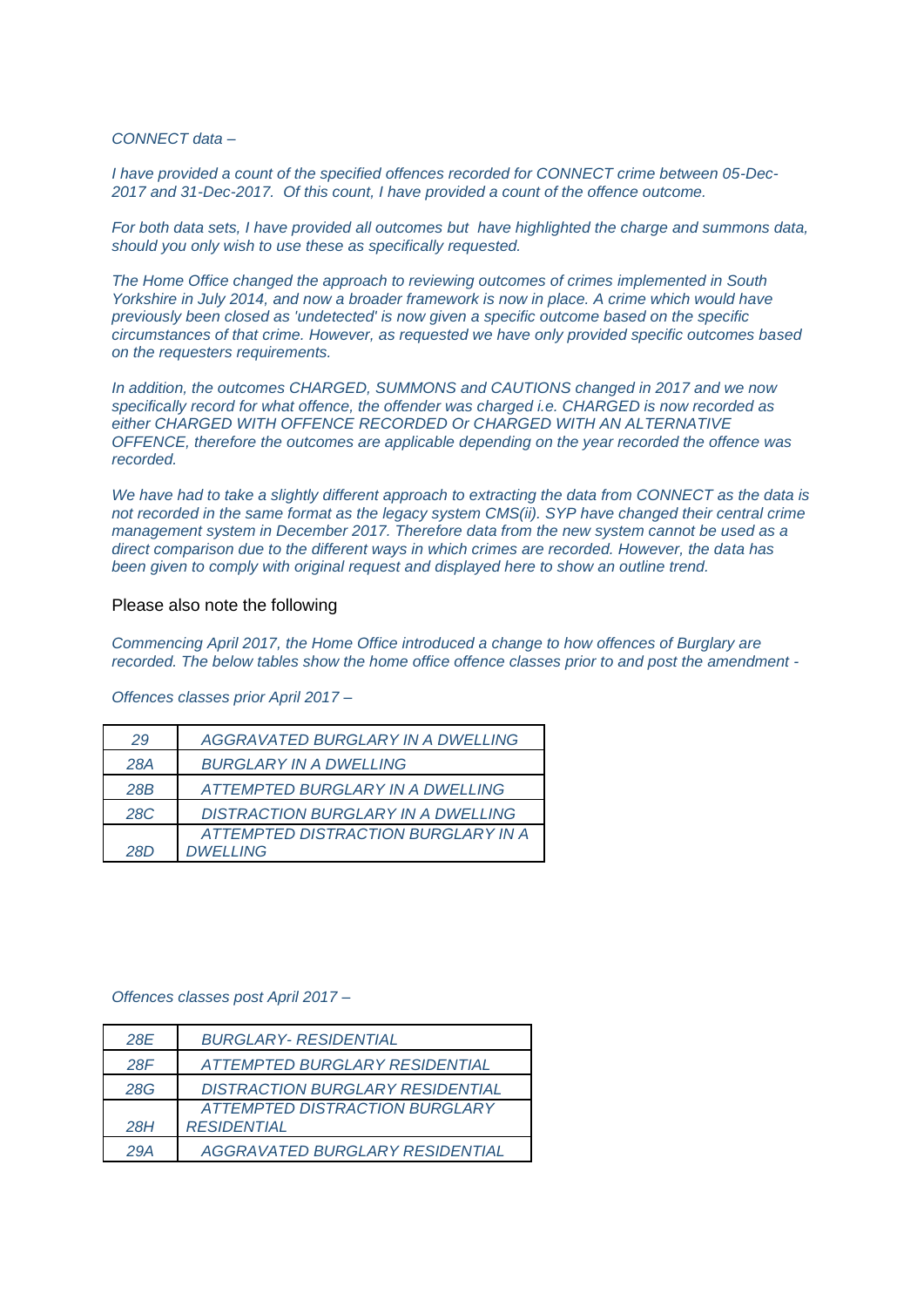*For further guidance, please refer to the Home Office Counting Rules.*

*<https://www.gov.uk/government/publications/counting-rules-for-recorded-crime>*

If you are unhappy with the way your request for information has been handled, you can request a review by following the advice contained in the separate notice enclosed with this correspondence:

If you remain dissatisfied with the handling of your request or complaint, you have a right to appeal to the Information Commissioner at: The Information Commissioner's Office, Wycliffe House, Water Lane, Wilmslow, Cheshire, SK9 5AF. Telephone: 08456 306060 or 01625 545745 Website: [www.ico.gov.uk](http://www.ico.gov.uk/)

Yours sincerely

Lucy Moore

Information Compliance Clerk South Yorkshire Police Information Compliance Unit Professional Standards Department Unit 20 Sheffield 35A Business Park Churchill Way **Sheffield** S35 2PY

Please note that police forces in the United Kingdom are routinely required to provide information and statistics to government bodies and the recording criteria is set nationally. However, the systems used for recording these figures are not generic, nor are the procedures used locally in capturing the data. It should be noted that for these reasons this forces response to your questions should not be used for the comparison purposes with any other response you may receive.

South Yorkshire Police provides you the right to request a re-examination of your case under its review procedure (copy enclosed). If you decide to request such a review and having followed the Constabulary's full process you are still dissatisfied, then you have the right to direct your comments to the Information Commissioner who will give it consideration.

The South Yorkshire Police in complying with their statutory duty under sections 1 and 11 of the Freedom of Information Act 2000 to release the enclosed information will not breach the Copyright, Designs and Patents Act 1988. However, the rights of the copyright owner of the enclosed information will continue to be protected by law. Applications for the copyright owner's written permission to reproduce any part of the attached information should be